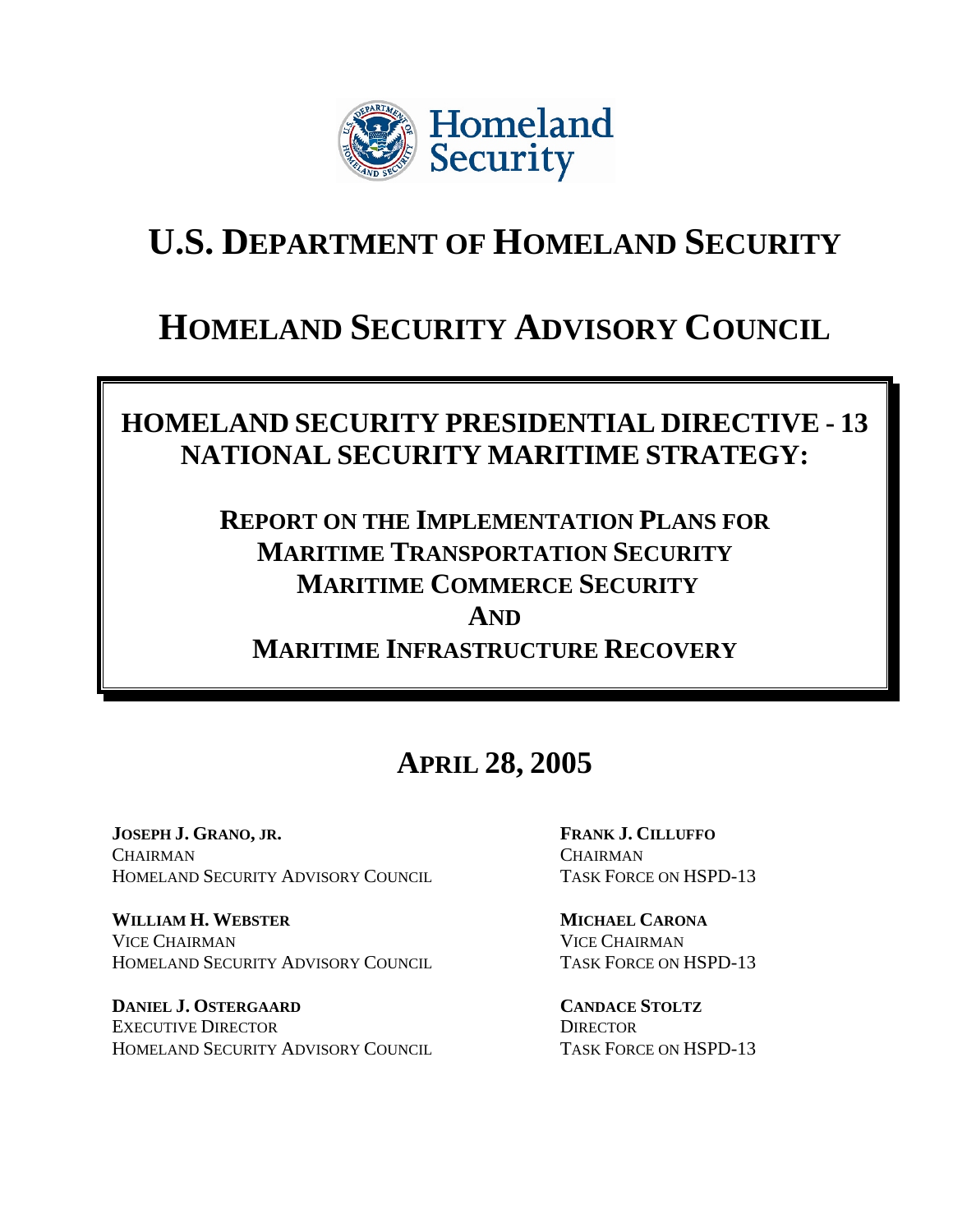## **TABLE OF CONTENTS**

| iii | <b>ACKNOWLEDGMENTS</b>                                                      |
|-----|-----------------------------------------------------------------------------|
| iii | <b>MEMBERSHIP</b>                                                           |
| iv  | <b>EXECUTIVE SUMMARY</b>                                                    |
| 1   | <b>COMMENTS ON THE MARITIME TRANSPORTATION SECURITY IMPLEMENTATION PLAN</b> |
| 3   | <b>COMMENTS ON THE MARITIME COMMERCE SECURITY IMPLEMENTATION PLAN</b>       |
| 7   | <b>COMMENTS ON THE MARITIME INFRASTRUCTURE RECOVERY IMPLEMENTATION PLAN</b> |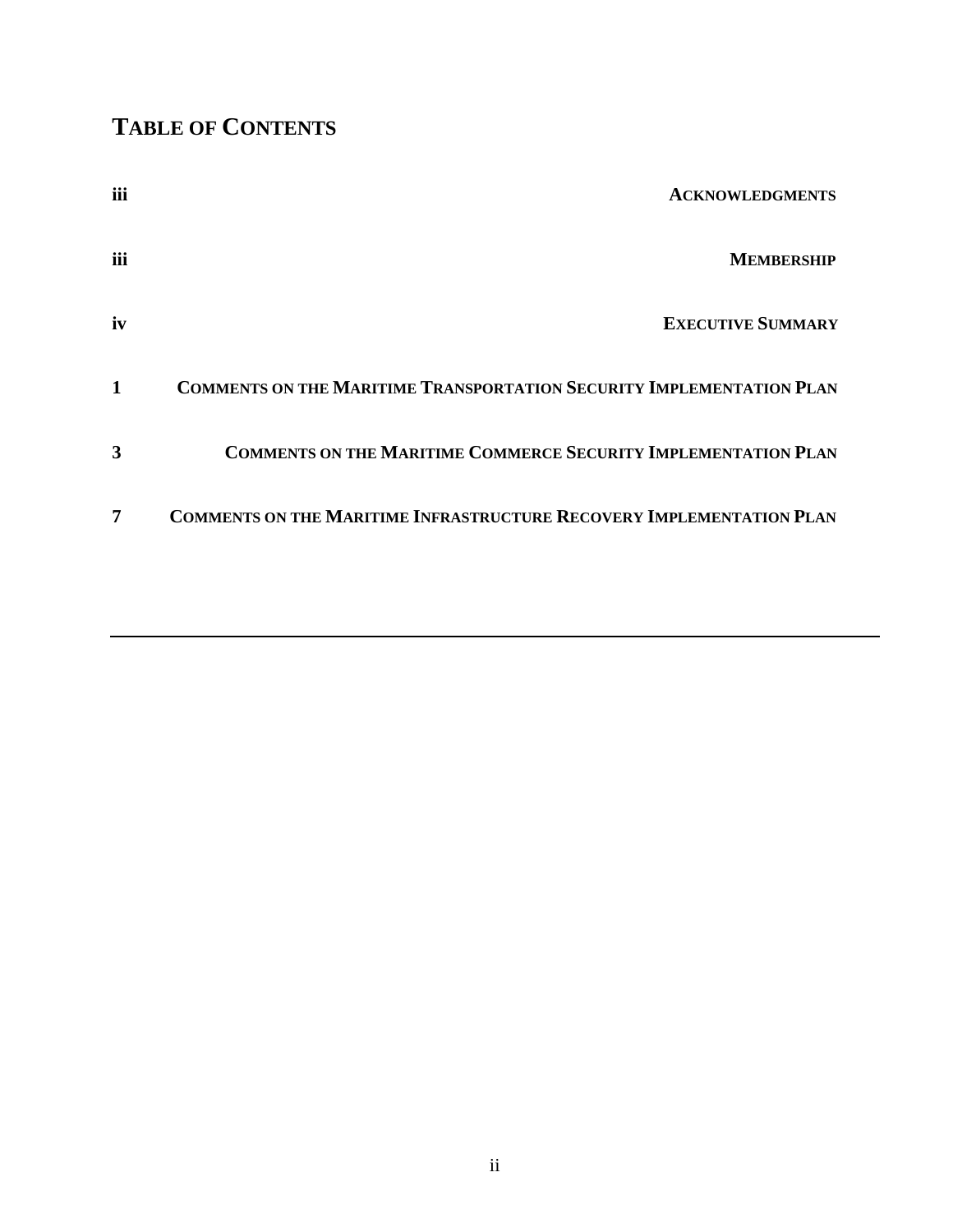### **ACKNOWLEDGMENTS**

Mr. Cilluffo acknowledges and commends the efforts of the entire Task Force and the support of the staff of the Homeland Security Advisory Council in the production of this report. Mr. Cilluffo expresses particular appreciation to Ms. Candace Stoltz, the Designated Federal Official to the Task Force; LCDR Howard Wright, U.S.C.G, Coast Guard liaison to the Homeland Security Advisory Council; and Mr. Carlos Kizzee, counsel to the Homeland Security Advisory Council for their efforts in accommodating the very tight and challenging schedule demanded by this task.

### **MEMBERSHIP**

**Steven Abbot**, ADMIRAL, UNITED STATES NAVY (RET.), PRESIDENT AND CEO *Navy – Marine Corps Relief Society* 

**Dr. James Carafano**, SENIOR RESEARCH FELLOW *DEFENSE AND HOMELAND SECURITY, THE HERITAGE FOUNDATION*

**Dr. Dan Gouré,** VICE PRESIDENT *THE LEXINGTON INSTITUTE* 

**Glenda E. Hood,** SECRETARY OF STATE *THE STATE OF FLORIDA*

**Bruce Lawlor**, MAJOR GENERAL, UNITED STATES ARMY (RET.), CHAIRMAN AND CEO *COMMUNITY RESEARCH ASSOCIATES, INC.* 

**Rob Quartel**, CHAIRMAN AND CEO *FREIGHT DESK TECHNOLOGIES*

**Seth Stodder**, ATTORNEY AT LAW *AKIN, GUMP, STRAUSS, HAUER & FELD, LLP* 

**Bruce Stubbs**, DIRECTOR, SECURITY STRATEGIES AND POLICIES *CENTER FOR SECURITY SRATEGIES AND OPERATIONS, ANTEON CORPORATION*

**Jack Williams,** PRESIDENT & COO *ROYAL CARIBBEAN INTERNATIONAL AND CELEBRITY CRUISES*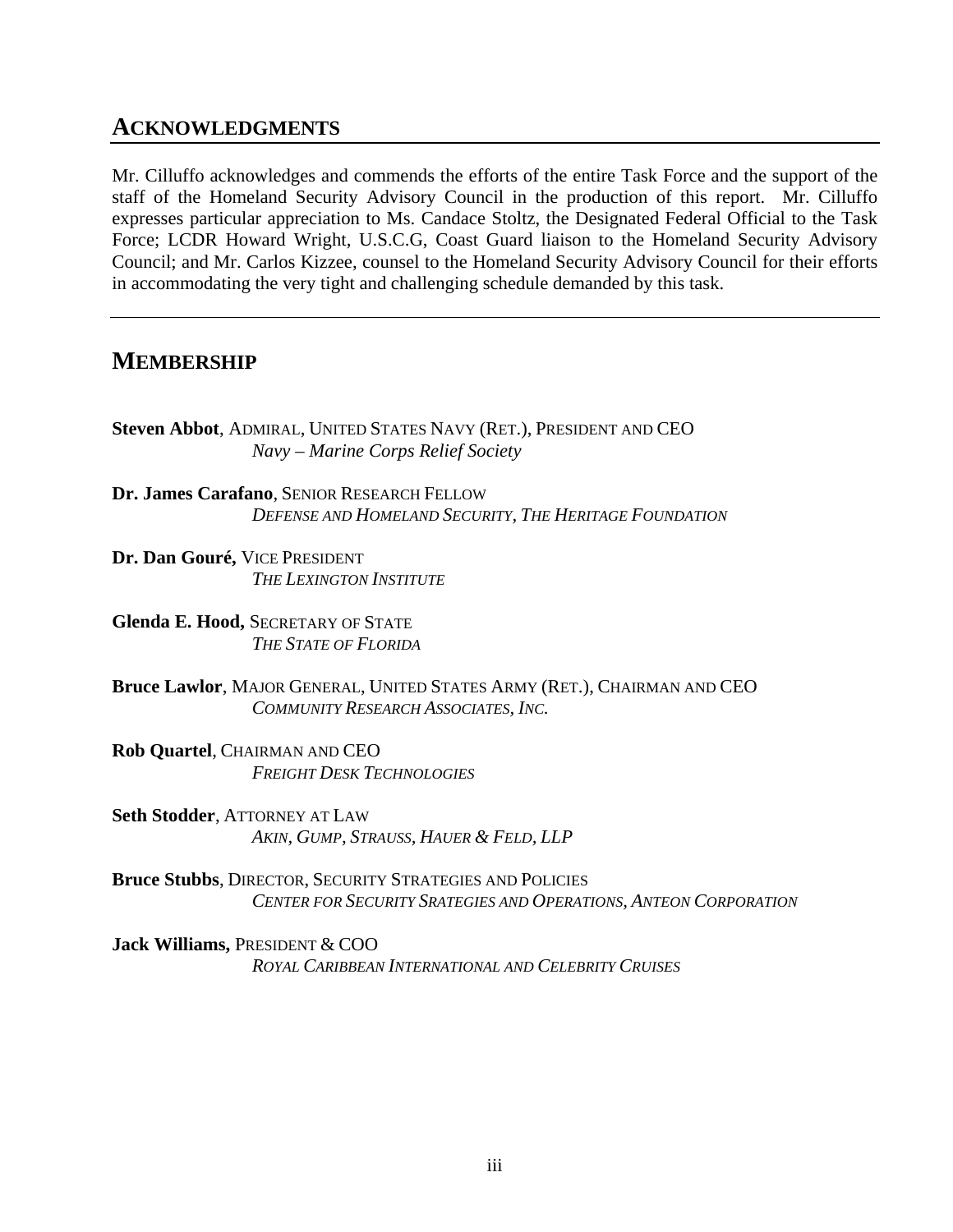### **EXECUTIVE SUMMARY**

On December 21, 2004, President Bush signed National Security Presidential Directive-41, (NSPD-41) also entitled Homeland Security Presidential Directive-13 (HSPD-13). NSPD-41 / HSPD-13 calls for a comprehensive national security maritime strategy consolidating U.S. Governmental maritime security and strategy policies into a seamless comprehensive national effort. The Maritime Security Policy Coordinating Committee is the intergovernmental committee implementing the policies associated with NSPD-41 / HSPD-13. The National Maritime Security Working Group within that committee requested that the Homeland Security Advisory Council (HSAC) support the implementation effort by providing the sole consensus input on specific plans under development for implementation of NSPD-41 / HSPD-13.

In response to that request, the HSAC created the Task Force on the Implementation of a Comprehensive National Strategy for Maritime Security (hereafter "Task Force on HSPD-13" or "Task Force"). The HSAC charged the Task Force on HSPD-13 to review the plans submitted for consensus input, and to remain constituted to support the development and implementation of the national security maritime strategy. The Task Force empanelled and awaited presentation of the implementation plans for which consensus input was desired.

The Task Force's deliverable of consensus input was predicated upon receipt of those specific implementation plans. Due to understandable delays associated with the National Maritime Security Working Group's efforts in developing their draft implementation plans, the Task Force received the Maritime Transportation Security Implementation Plan, the Maritime Commerce Security Implementation Plan, and the Maritime Infrastructure Recovery Implementation Plan shortly before their meeting. Additionally, law and regulatory policy governing Federal advisory committees required input on this document be presented for deliberation to the HSAC and the results of that deliberation to the Secretary of the Department of Homeland Security. In order to meet the time frame required by the National Maritime Security Working Group, the amount of time available to the Task Force for detailed review, analysis, and presentation of their recommendations was severely limited.

This Task Force report does not incorporate or expressly reference any materials provided it for review. The Task Force recognizes that the United States Government provided it with pre-decisional documents for advisory comment. Accordingly, the Task Force has chosen to refrain from incorporating into this report or specifically referencing within their comments any portion of the content provided for their review.

In this report, the Task Force provides meaningful observations and input intended to prove beneficial to those responsible for drafting the final implementation plans submitted for our review. While some of the observations may seem purely critical in form, the Task Force believes that it is important to recognize that the successful drafting and implementation of National Security Maritime Strategy plans will ultimately be judged by how they are embraced and eventually implemented among the federal, state, local, tribal, and private sector stakeholders involved in the maritime community.

The plans reviewed by the Task Force are a very general and broad set of recommendations. The final challenge of the Maritime Security Policy Coordinating Committee is turning them into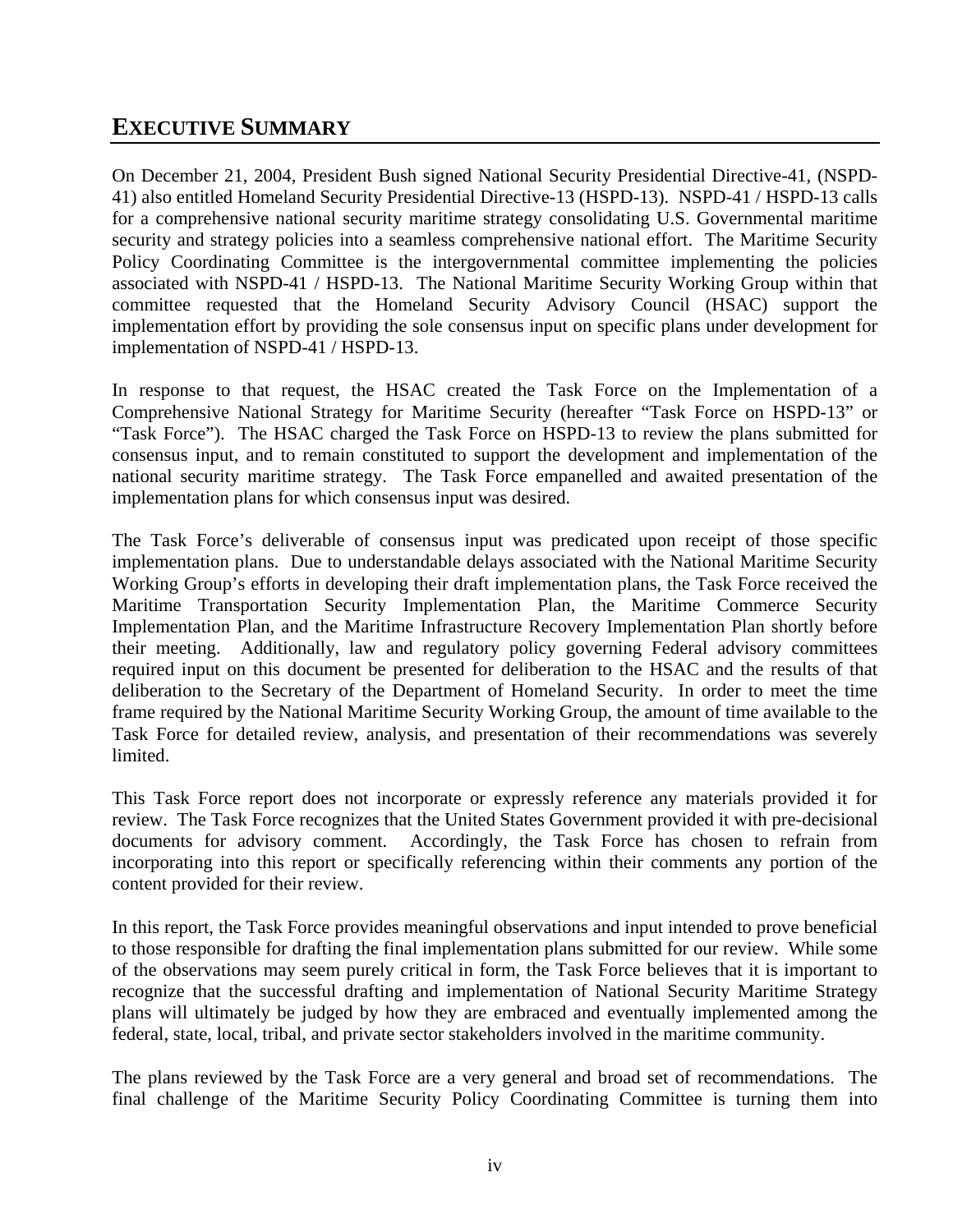actionable plans capable of implementation by the Private Sector in harmony with all the relevant agencies at the federal, state, local, and tribal levels.

The Task Force notes that the security and resilience of the maritime industry is an extremely important component within our nation's efforts to securing our homeland from the consequences of all hazards including terrorists attacks and natural disasters. As such, the Task Force wishes to commend the excellent collaboration and foresight demonstrated in the development of these plans to date. The Task Force also seeks to encourage those involved with this most important effort to persist towards finalization of a plan that can be a model of how the public and private sectors must continue to work together to develop and successfully implement sustainable programs designed to promote the resilience of governmental systems, key resources, businesses, and industries that together constitute critical infrastructure vital to our economy and the freedoms that we enjoy within the United States of America.

#### FRANK J. CILLUFFO

#### **Homeland Security Advisory Council Staff**

**Dan Ostergaard,** *Executive Director*

**Katie Knapp**, *Special Assistant to the Homeland Security Advisory Council*

**Rich Davis**, *Director, Academe and Policy Research Senior Advisory Committee*

**Jeff Gaynor**, *Director, Emergency Response Senior Advisory Committee*

**Mike Miron**, *Director, State and Local Officials Senior Advisory Committee*

**Candace Stoltz**, *Director, Private Sector Senior Advisory Committee*

**Carlos Kizzee**, *General Counsel Liaison*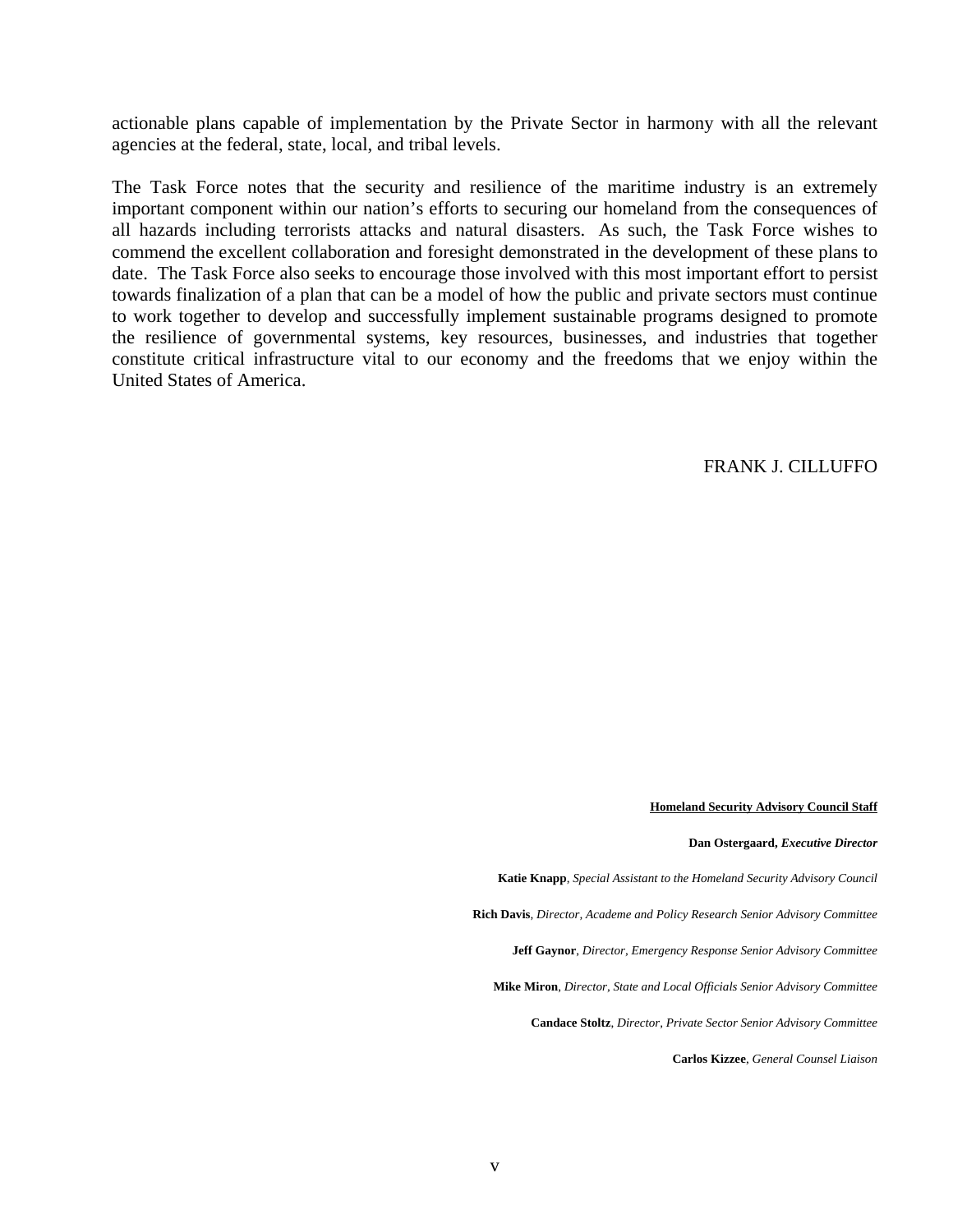### **Comments on the Maritime Transportation Security Implementation Plan**

*The Maritime Transportation Security Plan seeks to enhance U.S. national and homeland security interests in balance with the interests of national and international trade and the free flow of commerce. The integration and alignment of all U.S. maritime security initiatives into a cohesive national effort that involves stakeholders at the federal, state, local, tribal, and private sector level is an inherent component of this critical objective.*

The Maritime Transportation Security Plan was the most mature of the three plans presented to the Task Force. Noting that all three plans had a diverse structure and format, the Task Force recommended that every plan be structured in a common format so that the goals and tasks in the Plan could easily be cross-referenced from one to another. The Task Force recommends the Maritime Transportation Security Plan as the most adequate model for the others to follow. While the Task Force found the tasks outlined in the Maritime Transportation Security Plan (the "Plan") to be adequate, the Task Force did note that the Plan lacked sufficient specificity. The following are specific concerns noted by the Task Force:

- 1. *Responsibilities not Assigned.* Responsible organizations for implementing certain recommendations were not identified. For example, it is not clear who will be responsible for establishing and maintaining the Maritime Domain Security Risk Information System. Nor is it clear whether this System is a "green field" effort, or to be built on the efforts of other government agencies already in the business (the U. S. Coast Guard, the Department of Defense, Customs and Border Protection, etc). In addition, the "recommendations" should be called "requirements;" tasks that must be performed by the federal government as opposed to optional activities.
- 2. *Lack of Performance Metrics*. No clear metrics are identified in the Plan for judging successful implementation. As an example, one particular recommendation required the State Department to assume a leadership role in coordinating with international stakeholders, but no measure was identified to assess the success of that effort.
- 3. *Credentialing of Recreational Boaters Questioned*. Credentialing initiatives such as building on the Transportation Worker Identification Credential are worthwhile. The Task Force noted that some aspects of the recommendations related to credentialing required further study. While it might be useful to credential boaters trafficking in selected "high security areas," it is not clear that credentialing all recreational boaters would be useful or worth the cost. On the other hand, credentialing of persons involved in non-asset licensed maritime commerce activities (e.g. freight-forwarders) should be considered.
- 4. *Maritime Exercise Requirement Needs More Fidelity*. The scope, objectives, and responsibility of the maritime exercise requirement should be better defined and keyed to evaluating the essential capabilities identified by the Plan (e.g. measuring the capacity to achieve maritime domain awareness). In addition, the exercise program for the Maritime Transportation Security Plan should be harmonized with the training requirements of the other plans. Consider one exercise plan to support the family of plans.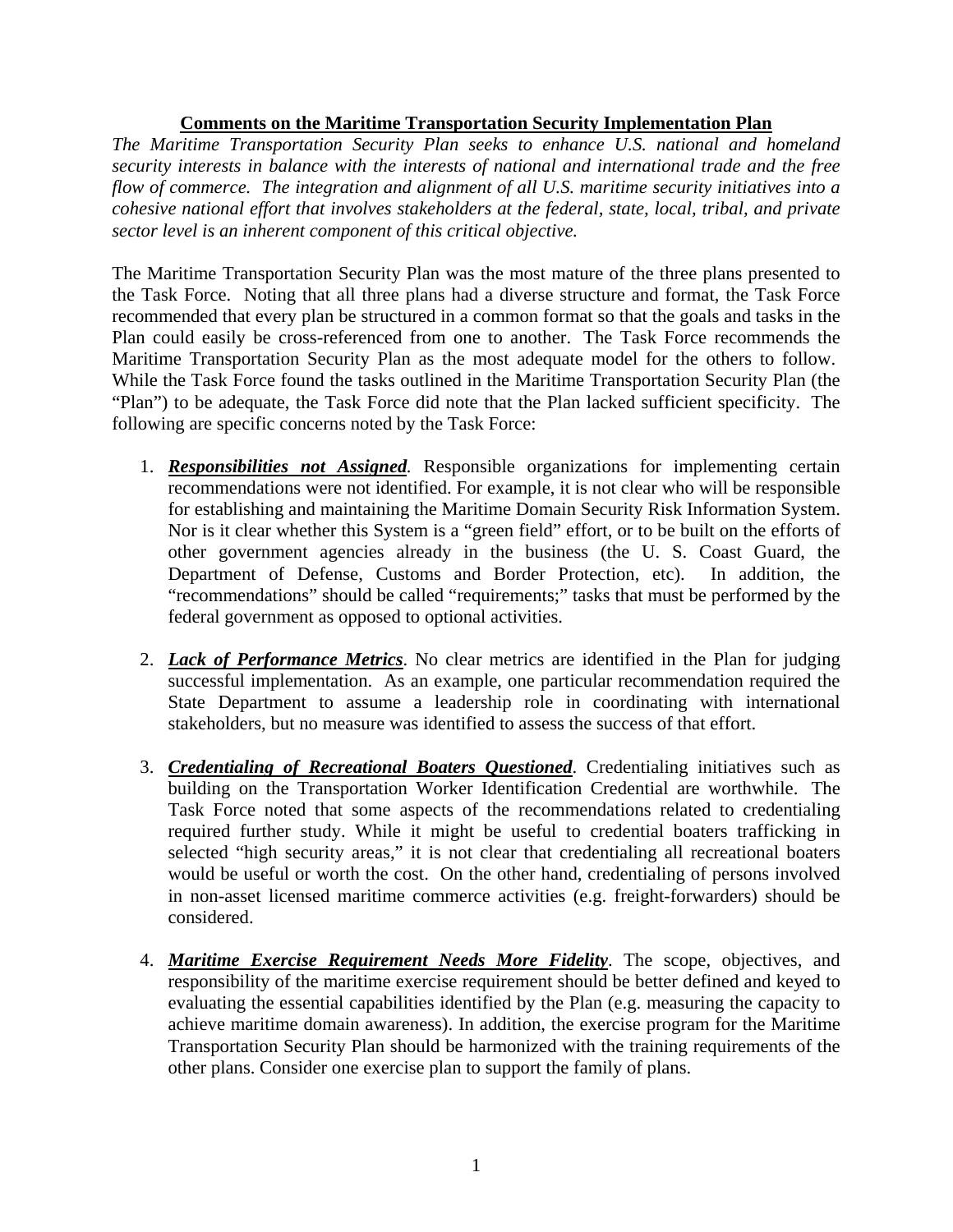- 5. *Stakeholder Coordination Recommendation Insufficient*. Removing barriers to effective information-sharing is essential to stakeholder coordination. The Task Force noted that one recommendation focused on the "process" of communicating rather than on specific means to overcome barriers to effective stakeholder coordination. There should also be specific requirements in that particular recommendation to ensure that informationsharing initiatives and policies are consistent with homeland security information-sharing efforts in areas such as the Freedom of Information Act, Protected Critical Infrastructure Information, and classified intelligence.
- 6. *Recommendation for Training Ports in Developing World is Inadequate.* One recommendation in this Plan calls for increasing training assistance to ports in the developing world. Training is inadequate without assistance that addresses basic governance, human capital, economic, and infrastructure issues. The Plan should require integration of assessment, training, and foreign assistance programs into a coherent, strategic plan to engage selected states in enhancing their capacity to participate in international maritime security regimes. The Plan should also consider engaging other key allies to develop similar programs and synchronize them with U.S. efforts.
- 7. *Education not Addressed.* Professional development and education for federal, state, and local officials, as well as the private sector will be essential for implementation of recommendations. This requirement should be addressed by the Plan. In particular, the concept "risk management" is not well understood and should be taught as a core competency in any maritime security professional education program. Additionally, an initiative similar to the Defense Department's "Goldwater-Nichols<sup>I</sup>" is required to ensure assignments, education, and accreditation of professionals that understand all aspects of the public-private maritime domain.
- 8. *Security Technology Development Initiative lacks Focus and Specificity.* The overwhelming lion's share of this effort should be focused on stand-off nuclear detection.
- 9. *Plan Overly Focused on Seaward Threats*. Inadequate attention given to threats to ports from the landward side. More emphasis on integration of law enforcement, domestic counterterrorism, and local intelligence and information-sharing is needed.
- 10. *Prioritization Not Clear*. The Task Force noted that one particular figure implicitly suggested how efforts should be prioritized, but the actual prioritization was not clearly articulated in the recommendations.
- 11. *Inventory of Ownership May be Needed*. Consider requiring an inventory of who has ownership responsibility for assets, infrastructure, and activities, at the federal, state, local, and private sector level, means to model their interaction, and whether such a tool and inventory list would be useful in managing and coordinating security activities in the domain.

1

<sup>&</sup>lt;sup>1</sup> A reference by the Task Force to the Department of Defense's implementation of the Goldwater-Nichols Department of Defense Reorganization Act of 1986.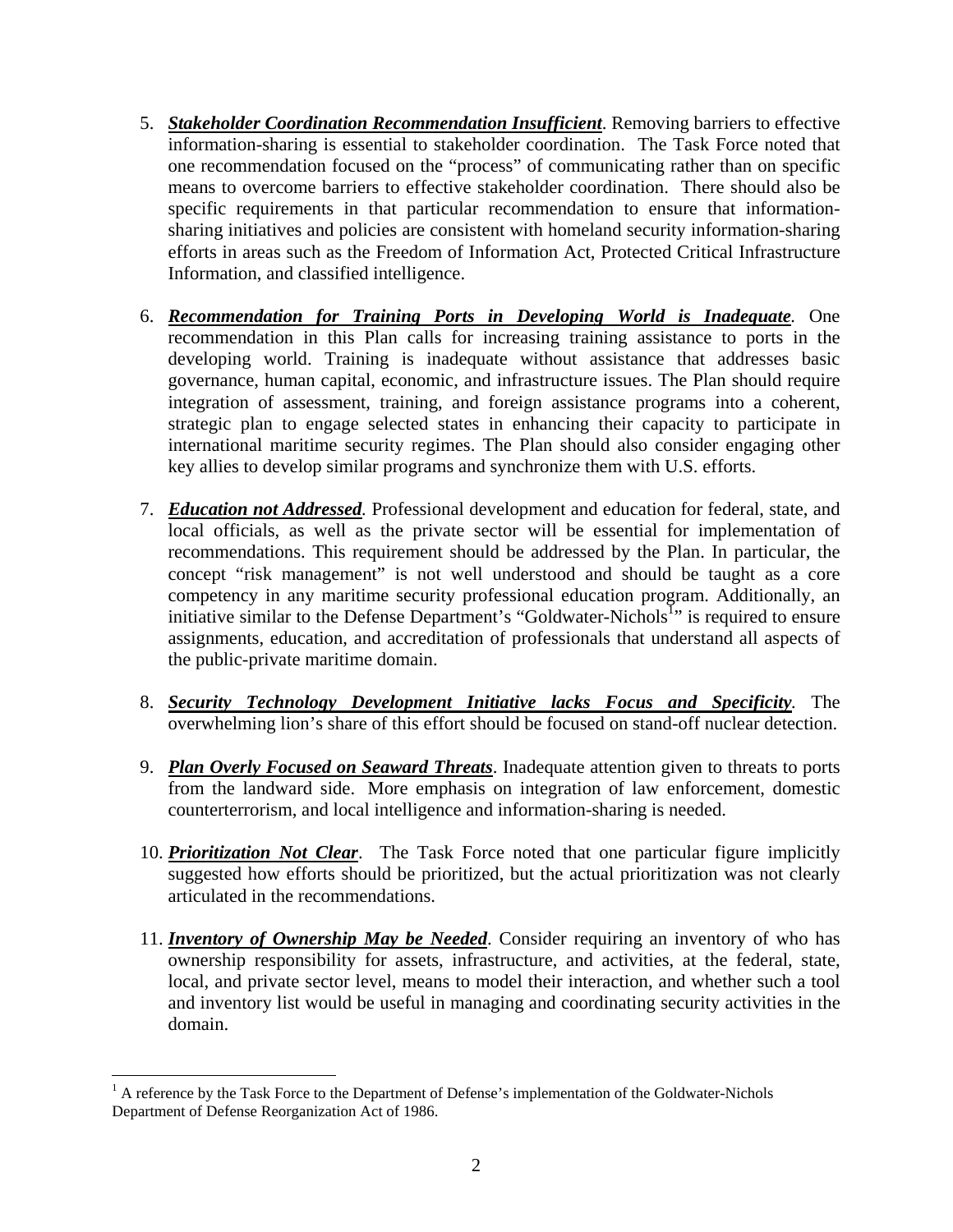12. *Funding Observation Needs to be Restated*. The Task Force noted a funding observation within the document that was not useful. A strong statement needs to be included for the federal government to maintain consistent levels of funding with consistent risk-based priorities for port security grants, to establish a predictable business environment that will allow public and private sector leaders to determine how to best invest for the future. On the other hand, the funding implications of the other recommendations in the Plan require greater fidelity. New funding requirements must be identified and the Office of Management and Budget tasked to assess their suitability, feasibility, and acceptability. The Plan should identify alternative recommendations of critical new funding needs that will not be met, and should determine a means to prioritize unfunded requirements. There was also a view that, while certain mandates might well require federal funding, other mandates or standards could well fall within the area of commercial responsibility alone depending upon whether they were good practices, risk related, etc.

#### **Comments on the Maritime Commerce Security Implementation Plan**

*The Maritime Commerce Security Plan seeks to improve the security of the maritime supply chain in order to lower the risk that components of that chain might be used to support terrorism and other criminal, unlawful, or hostile actions. By promoting international maritime supply chain security, the Maritime Commerce Security Plan seeks to reduce the vulnerability of the maritime domain and protect lawful maritime commerce while maintaining close integration among all other plans and initiatives related to the National Strategy for Maritime Security.* 

The Maritime Commerce Plan generally reads well, although some of its assumptions about the facts of the maritime infrastructure are arguable. Much of it is taken up with a recitation of programs already underway, many that come across as stand-alone programs without any overarching strategic framework. As a result, the Plan fails to present a clear argument and welldefined path towards more effectively addressing perceived security vulnerabilities in the maritime commerce system. Given the dynamic and presumed long-term danger of the threat, there is too much intellectual complacency contained in the Plan. That being said, the Task Force supports most if not all of the specific recommendations of the strategy with the caveat that we believe DHS specifically or the U.S. Government generally should be cited as the overarching locus of these activities rather than Customs and Border Protection. We believe this to be necessary given the important roles of other DHS agencies (such as the Coast Guard), as well as other Cabinet Departments (such as the Department of Energy and Department of Defense). The Task Force also believes that there needs to be a much greater department-level commitment reflected in this strategy.

1. *Need for higher level/holistic view of the strategy that is connected to other strands of the national homeland security strategy*. While the Maritime Commerce Security Plan begins by stating that the Plan is not about trade compliance, many of the programs recited and the strategies underlying them are predicated on a compliance perspective. While there are tactical similarities, much of the threat risk is opportunistic and contextual and may not be particularly vulnerable to traditional validation techniques.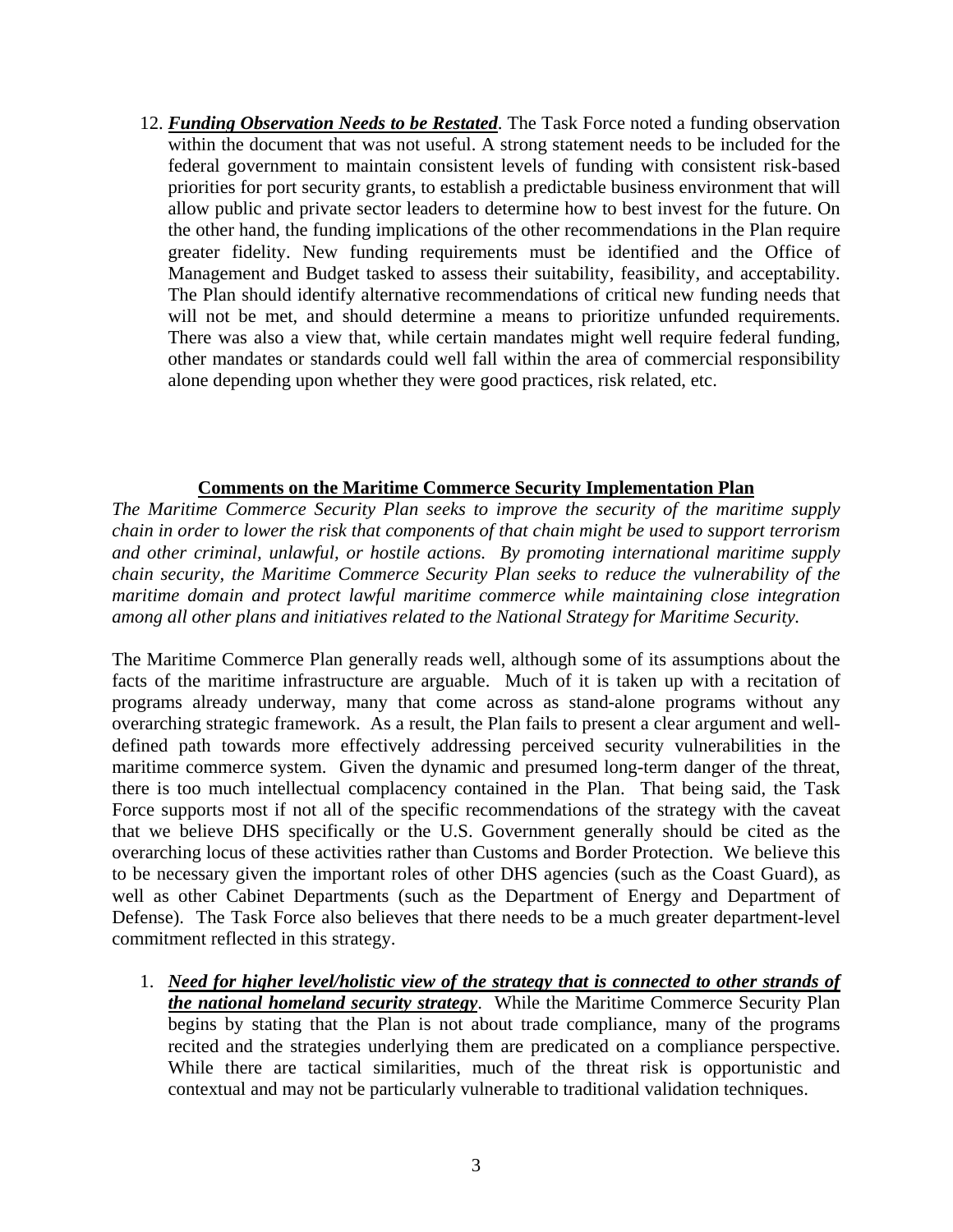- 2. *Too U.S. and Border-focused*. While it is true that a focus of maritime security is port and border-centric, e.g. centered mostly on the security of commerce directly entering the United States, any attack anywhere on the global system will have an impact on both the US and the global economy. The Plan needs to more actively place the security of maritime commerce in the broader context of securing global commerce and globalization generally. Given the economically dynamic, intermodal, and networked nature of global commerce, maritime commerce security cannot be viewed in a vacuum, or simply as a function of the narrower (but obviously important) goal of preventing terrorist weapons from entering the United States.
- 3. *Too Maritime-focused*. While it is true that this is a maritime security Plan, no maritime cargo begins, ends or moves exclusively by water or in the maritime domain. All waterborne cargos begin and end with trucks, trains, domestic water, etc and inside a country with a person, somewhere. The focus on US-bound water cargo also blinds it to other possibilities for terrorist delivery of weapons of mass destruction via water – such as via a cargo container to a Mexican port, which is then unloaded and its contents driven across the land border. The Plan needs to integrate into domestic and international surface security systems.
- 4. *Threat of Nuclear Terrorism Needs to be Clearly Identified as Preeminent*. While the Plan provides a good discussion of the general context in which the threat occurs, (exponential growth in world trade) and correctly identifies the security of maritime commerce as an issue of both "port" and general national security, it fails to make a convincing case for container-borne maritime commerce as a likely means of bringing a weapon of mass effect or components into the country. It is also not analytical about the tactics driving this assumption or the cost of a successful terrorist incident/attack. It may very well be that the threat of the "nuke in a box" seems to be the preeminent threat the maritime commerce strategy should be addressing, but there is little argument or intelligence basis underpinning this assumption. The threat of nuclear terrorism should be clearly identified as preeminent if it in fact is.
- 5. *Need for a Net Assessment of the Cost/benefit of Nuclear Detection Programs*. The cost and reality of the threat need to be measured against the cost of the supposed deterrence. In terms of solutions, the Plan is conflicted on this issue. While it cites the need to "push the borders out" and to identify threats well before they arrive at U.S. shores, its solution is to deploy Radiation Portal Monitors (RPMs) domestically, at U.S. seaports. The shortcomings of this DOA ("detection on arrival") strategy are recognized in the Plan; but its proposed solution, the Department of Energy's Megaports Initiative (which aims to deploy RPMs in foreign seaports) is likewise limited in scope and science. A better approach might be to simply state the policy objective for dealing with the priority mission of preventing nuclear terrorism (as identified within the Plan); namely that 100% of all sea containers should be effectively screened for radiation before arrival at U.S. seaports. There may be other ways of addressing the threat or of adding layers of defense (*e.g.*, passive or active detection technologies that are deployed at-sea, on the ships, or on or within the containers themselves).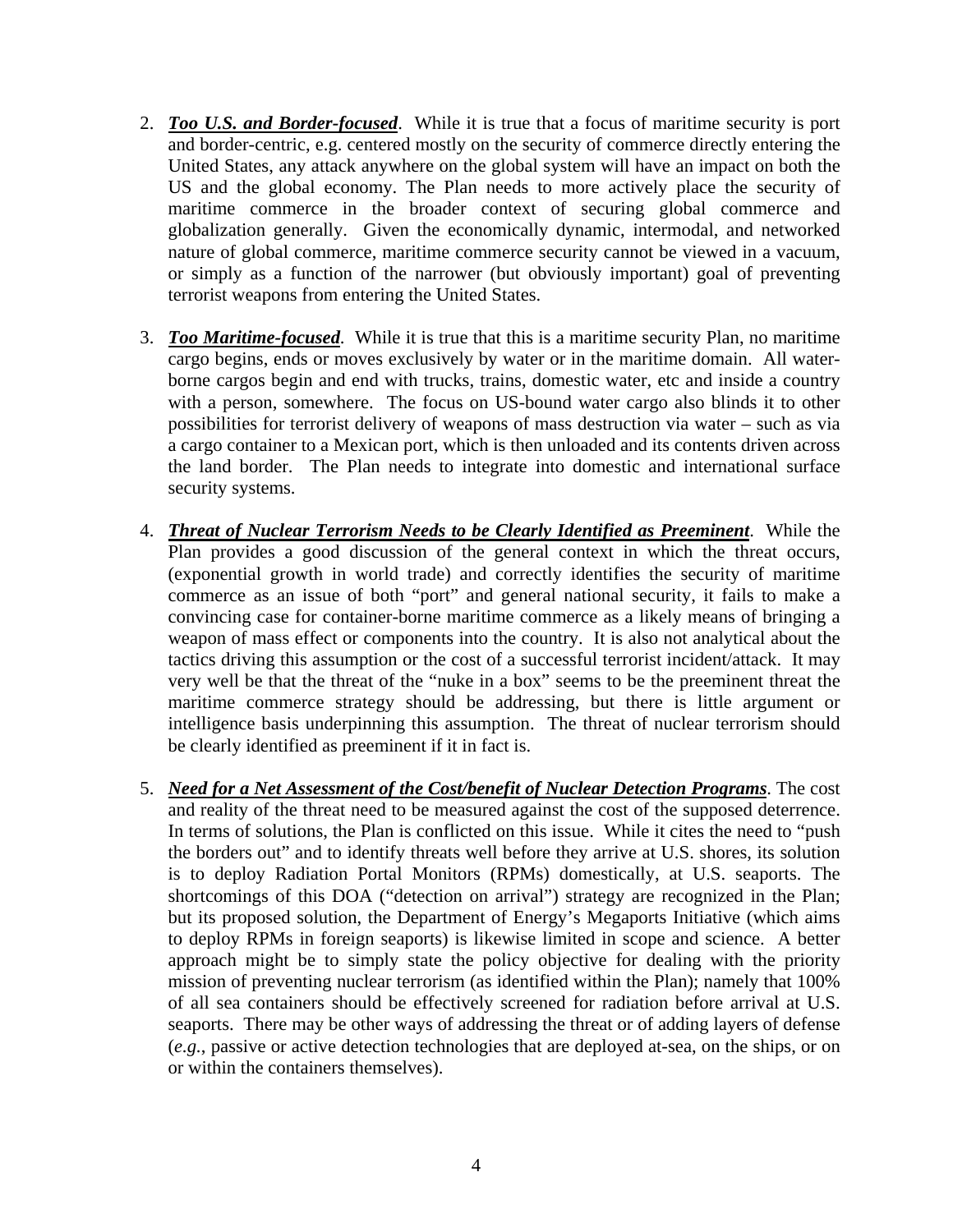- 6. *Over-emphasizes Container Security to the Detriment of an Overall Maritime Solution*. By focusing on *containerized* commerce alone, the United States Government implicitly suggests alternate methods of a weapons of mass effect breech, which might include, for example, bulk or break-bulk shipments, project cargos, pleasure craft, small ships, domestic barge diversions, etc. The Plan needs to explicitly identify the potential for the non-containerized threat and provide a process (including satisfying measures in the short term) for dealing with those threats should they, in the minds of experts, exist.
- 7. *Misplaced Focus on In-transit Security*. While in-transit security is clearly an element of a global logistics strategy, it is only a piece of the puzzle, in a complex multi-party, multi-transaction environment. The strategy needs to reach across the process from order to manufacturing, finance, transportation and distribution processes and players. It would be unfortunate to secure the trip of a nuclear device already packaged so well that it successfully arrives within the United States.
- 8. *Need for a Net Assessment of the Customs-Trade Partnership Against Terrorism, Including the Development of Real Success Measures*.The Customs-Trade Partnership Against Terrorism (C-TPAT) is predicated on a notion of supply-chain best practices, known parties, and self-assessment with limited government validation. Government success is declared largely in terms of "membership," not actual validations or security. There is no reference to C-TPAT's vulnerabilities, including the lack of clear commercial incentives for its adoption. Another vulnerability is identified by prevailing questions regarding the precision of the validations in light of the threat of a "clean" terrorist embedding him or herself in a "known shipper" to C-TPAT importers; a potential concern given the multi-year timeframe of terrorist planning evidenced by the attacks on September 11, 2001. There needs to be a net assessment of C-TPAT, including the development of real success measures that extends beyond merely counting the number of parties that have signed up for C-TPAT (the apparent current standard). While the Task Force generally endorses C-TPAT as an initial effort, there needs to be more thinking about the program's vulnerabilities, utility, measures, and penetration strategies. If we presume that the threat is real and the program is a viable deterrent, there should be an explicit strategy to incorporate C-TPAT or successor programs into a broader, more embedded system of frequent accountability and audits.
- 9. *Need to Develop an Approach Leveraging Licensed Third Party and Private Inspection Capabilities with the Government in the "Inspect the Inspector."* The Plan reflects no new thinking here, or alternative approaches – including the potential use of third parties to speed up, make more rigorous, or increase the number of verifications. Customs and Border Protection cannot be everywhere all of the time. Moreover, the focus of the Plan, the DHS, and the Department of Energy on large "mega" ports comes at the detriment of third world and developing countries, many whose growth democratically and economically we support (in part as a solution to terrorism), yet which themselves are considered suspect countries of origin. To the extent that we are seeking to detect smuggled nuclear weapons or materials before they arrive at a U.S. seaport, it makes little sense to limit the deployment of detection equipment to large ports that ship commerce to the United States…our enemies can simply ship a mass-effect weapon from a smaller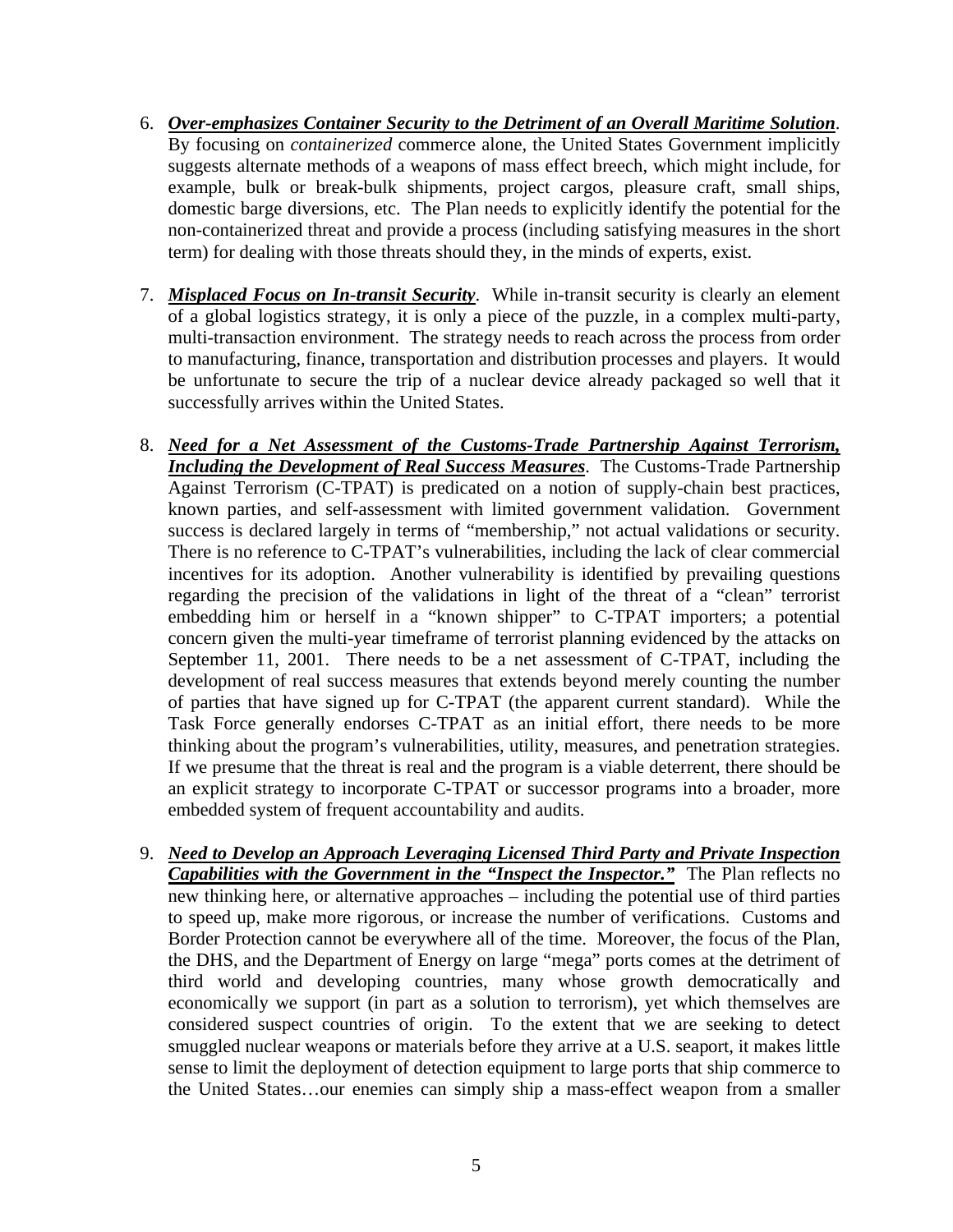port that is not equipped with radiation detection equipment. Also, to the extent that an element of the Plan is increasing targeted physical inspections, it needs to develop an approach that may leverage licensed third party and private inspection capabilities as a "force multiplier," with government activities focused on "inspecting the inspectors."

- 10. *Mandating Technologies Without a Clear Business Case or a Clearly Defined and Mandated National Security Requirement*. It is not surprising, given the Plan's emphasis on in-transit container security, that the Plan cites a need to develop "smart containers," the ostensible purpose of which is to detect tampering and intrusions. Radio Frequency Identification (RFID) technology to track shipments, and electronic as well as stronger physical locks on containers are likewise explicit parts of the strategy built around container (rather than shipment) security. These aspects of the Plan appear to lack a clear and articulated basis in either the threat or in its mitigation. Nor is it evident that there exists an independent commercial benefit (e.g., business strategy) for most parties in trade to implement these "technologies." While logic suggests that for certain high value cargos better in-transit security and tracking of containers may be a good idea (and may be good business practice for inventory control), "smart containers" and many other seal and tracking technologies may be solutions in search of a problem. There should be no recommendation or mandate for so-called "Smart Containers," RFID and other tracking and high-tech physical solutions without a clear business case or in the alternative a clearly defined and mandated national security requirement focused on the conceivable threat that our nation's enemies may intercept a container mid-stream to insert a weapon (as opposed to deploying the weapon in the container at its point of origin).
- 11. *Need for a Clear Outline of Private Sector Responsibilities for Cargo Security*. While the Plan states a belief in the threat and possibility of a terrorist act using the maritime commerce system, it neither presents nor defines anything of adverse consequence inside that system, undermining not only the credibility of the threat itself but of the suggested program counter-measures. In our experience, too many parties at the company level within the commercial sector find the supposed threat underwhelming. Assuming the threat is real and the risk is high enough, the Plan should clearly outline the Private Sector responsibilities for cargo security in order to begin ingraining necessary security measures into business practices.
- 12. *Need for Clear Definitions of Terms-of-art*. The Plan emphasizes the reality that not all shipments can be physically "inspected," consistent with permitting the smooth flow of global trade – nor should they under a rational risk strategy, given that most present no threat. Rather, intelligently securing global commerce means managing risk, and using advance information and intelligence to target the highest risk shipments for greater scrutiny. We need a clear definition of terms such as "inspection."
- 13. *Potentially Overstates the Effectiveness of Current DHS Targeting Programs*. The Task Force strongly supports the recommendations in the Plan for better and additional data collection throughout the global supply chain. The Task Force also supports cooperation with other United States Government agencies (including not only the U. S.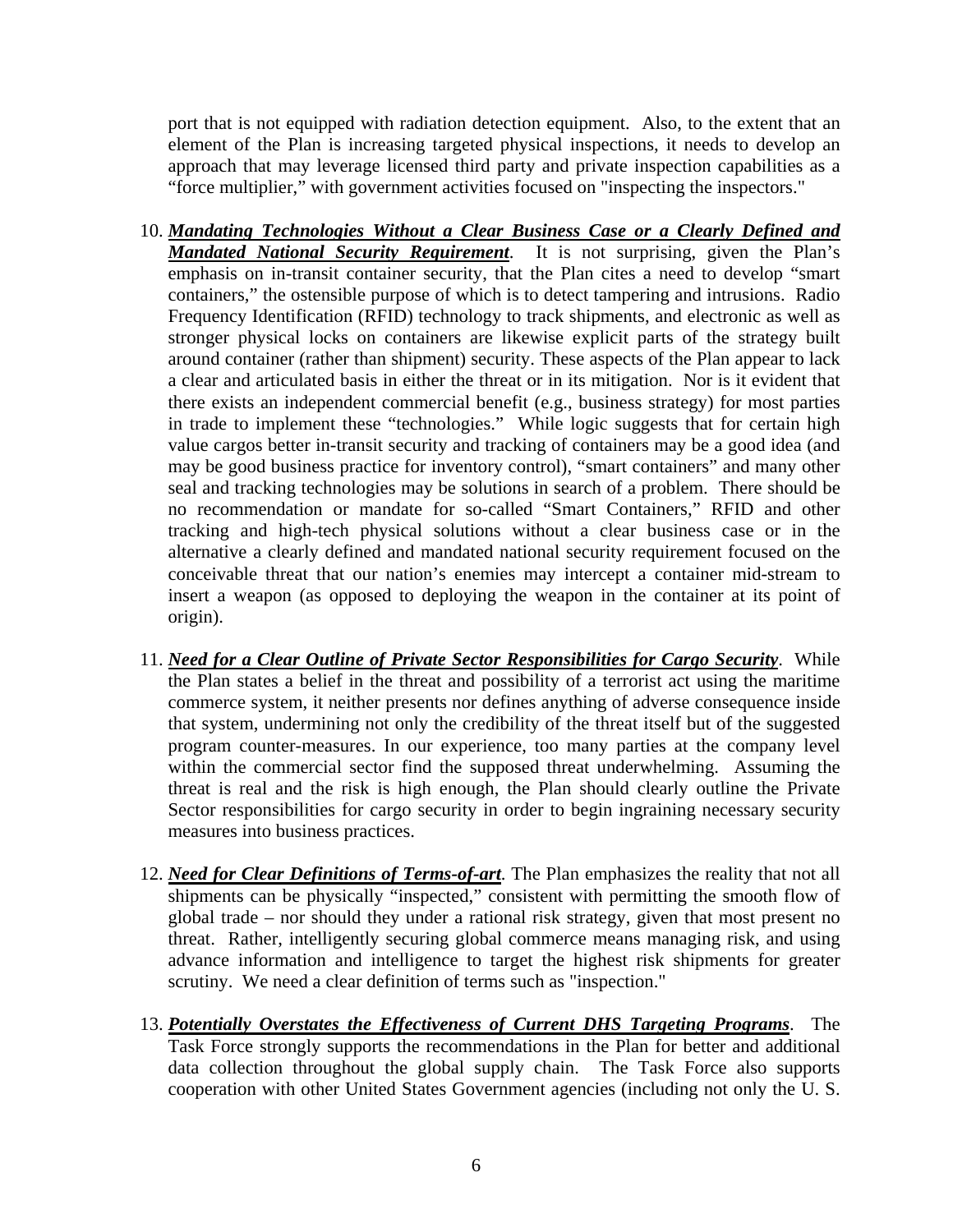Coast Guard, but the Department of Defense, the Department of Energy, the Department of Commerce, etc). However, we strongly suggest that DHS refine the distinctions between compliance and threat analytics. The current targeting approach continues to rely primarily on advance *manifest* information, the experience of Customs and Border Protection officers, and the intelligence reflected by the databases, targeting programs, and rules managed by the National Targeting Center. Manifest data is known to be inadequate and unreliable. Customs and Border Protection officers (among most if not all of law enforcement) are inexperienced with even known terrorist smuggling patterns. Those factors and the recent experiences with catastrophic national intelligence failures (9/11 and Iraq weapons of mass destruction) suggest that targeting processes need further review or some other security layers that are not dependent upon targeting. As an example, mechanisms for running 100% of all shipments through nuclear radiation detection screening before they arrive in the U.S. need to be expeditiously put into place as an additional fail-safe layer (assuming that they pass the risk and probability test). The probability of detection via risk analytics also needs to be explicitly linked to the scope and depth of other layered programs, including physical, process, and people-based programs. We support continued research and testing of new capture and risk assessment technologies, particularly those aimed at developing commercial intelligence capabilities across the supply chain.

### **Comments on the Maritime Infrastructure Recovery Implementation Plan**

*The Maritime Infrastructure Recovery Plan seeks to establish a coordinated approach in areas within or adjacent to seas, oceans, and navigable waterways for the rapid recovery of maritime transportation capabilities from incidents of national significance bearing the potential to adversely affect the U.S. economy.* 

The Maritime Infrastructure Recovery Plan (MIRP) provided some unique and beneficial insights to how industry should respond to any disaster which could cause an interruption to the free flow of commerce whether it be cargo or passenger related. The Plan, however, was viewed in general by the Task Force as being too vague and probably the weakest of the three plans presented to the Task Force. It was clear that there were a number of major issues regarding clarity of objectives and its relevance to how this Plan integrates with the other two plans, as well as other governmental agencies (i.e. the Federal Emergency Management Agency) and plans. Specific comments regarding the Plan were as follows in no specific priority:

1. *Private Sector Involvement*: Perhaps the most salient concern revolved around the fact that the role of the private sector in the Plan was yet to be determined. The Task Force noted that this was unacceptable since the vast majority of the critical infrastructure is owned and operated by the private sector. It was noted that a number of members of the private sector had been consulted prior to the drafting of the document, but evidence of the Private Sector's input was not obvious in this draft. Having said that, regardless of the level of involvement of the Private Sector in the preparation of the Plan, the Plan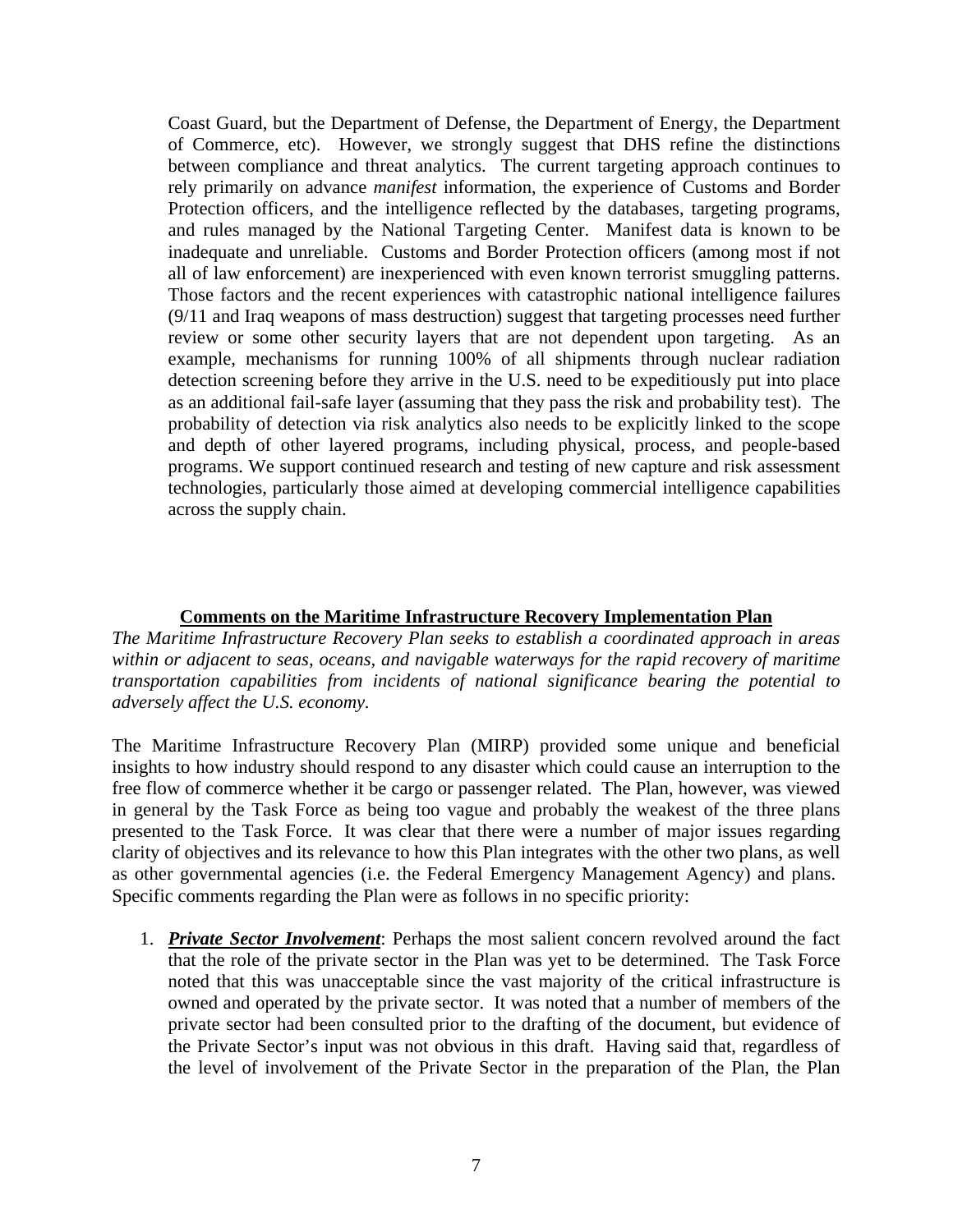itself notes that the role of the Private Sector in the MIRP is yet to be defined and the committee viewed this as a serious shortcoming that needed to be addressed in this draft.

- 2. *Is this a Plan*? As presented, the Plan actually appeared to be a broad set of recommendations as opposed to a plan that would normally encompass a set of definitive objectives, targeted deadlines for accomplishment, and clear accountability for ownership of those objectives. The MIRP also lacked any metrics to determine success of the Plan. Until these concerns are addressed in the final draft, the Task Force questions the longterm sustainability of MIRP and its relevant value to the Maritime Industry.
- 3. *Where's the Money*? Should MIRP be adopted as part of HSPD-13, there is currently no mechanism in place to fund the many initiatives proposed in the Plan. This was not unique to MIRP as it was clear that funding did not exist for the other two Plans. The Task Force expressed concern that enormous resource and focus was being spent to draft critical plans for the maritime industry which, in all likelihood, would lack the funding necessary to effectively execute the plans. While this concern may extend beyond the role of the Task Force, it was generally agreed that this issue needed to be raised to those responsible for the overall drafting and eventual successful implementation and execution of these plans.
- 4. *Business Continuity and Disaster Recovery*: The MIRP outlined both specifically and indirectly a number of initiatives and recommendations which industry should/can take as it relates to their Business Continuity and Disaster Recovery Plans. The Task Force noted that the 9/11 Commission Report issued in 2004 recommended to the private sector that NFPA-1600 and ANSI be used by the private sector as the "standard" for developing Disaster/Emergency Management and Business Continuity Programs. The Task Force felt it would be prudent for the MIRP to, at a minimum, cross-reference the 9/11 Commission recommendations in the final draft. A more robust plan would include recommendations and programs that seek to increase the system resiliency within the maritime community beyond the minimum standards of business continuity established in NFPA-1600.
- 5. *Functional Exercises*: The MIRP specifically recommends that "Functional Exercises" be conducted between a variety of federal agencies and the private maritime sector over the next several years. The Task Force recognized the importance of these exercises in the overall success of any infrastructure recovery program. However it was unclear what was meant by "Functional Exercises", and without careful planning with the private sector, the sheer number of these required exercises could prove to be overwhelming. Given the importance of these exercises and simulations between the public and private sectors, the Task Force recommends that the MIRP, in its final draft, clearly outline and define how these important exercises will be coordinated and executed with the private sector.
- 6. *MIRP needs to be more Network Focused*: There was a general consensus that MIRP in its current state was too incident focused and not sufficiently focused on networks. Without focusing its objectives on strengthening the resiliency and recovery systems in